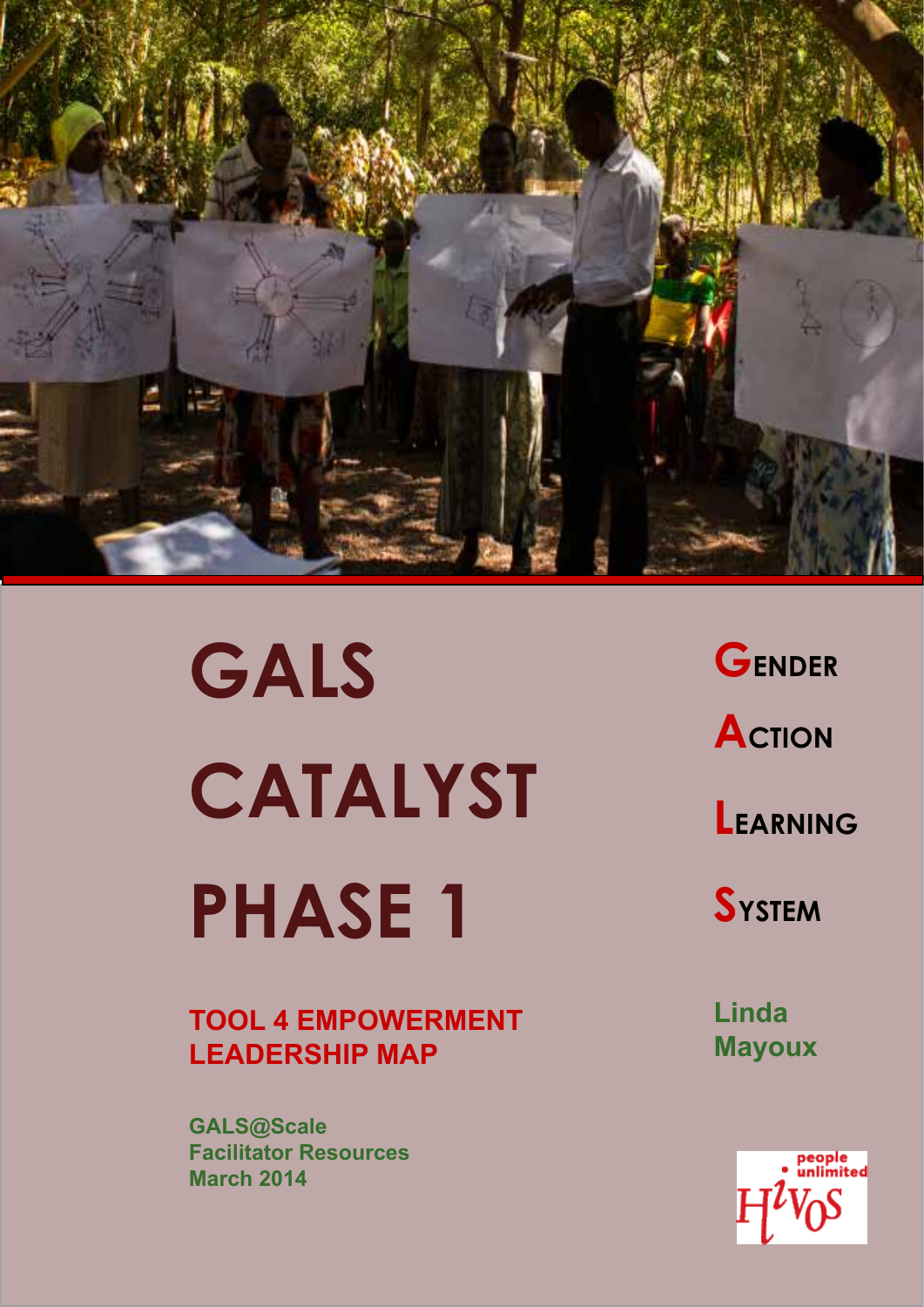



Underlying narrative: empowerment leadership through a pyramid peer sharing system

Building the strength to move towards our vision begins with ourselves and those close to us. Families, friendships and communities are very important opportunities for support and also sometimes challenges in moving forward. The personal suffering, isolation and lack of unity within the family and community are causes of unhappiness and poverty which most women and men can start to change themselves. Building better friendships, working together with co-wives, stopping hurtful gossip, curbing our own anger, helping our friends stop drinking and ruining their lives will make our own lives happier. Together with actions from the gender balance tree, these changes will help increase incomes and resources available to us. The more we can do ourselves through individual and collective effort, the stronger will be the voice when we ask for outside help and changes in the wider environment.

But changing these things means we need to share what we have learned about gender and GALS tools with those around us. We need to share what we have learned to help those we love also move forward - as they also help us in return. We also need to share what we have learned with people who may hinder us, or with people who can influence them to change. Focusing first where we can easily make a difference will then build strength to later help those in our family and community who because of violence or poverty have more difficulties to change than others.

And the more we share, the more we will remember what we have learned. Explaining to others deepens our own understanding - as well as increasing the respect people have for us. And those with whom we share will in turn reinforce their learning and progress more easily through sharing with others - through a pyramid peer sharing system.

In this way we can all become leaders of change in our community - people who have helped many others and changed injustices around them are important people indeed. Through GALS women and men who were very poor and ignored by others are now leading their communities and commanding respect - some are even earning some income training donors and government people at international workshops! And those they have taught are teaching yet others so many people progress.

And once we have become leaders in our families and communities we can also become leaders outside.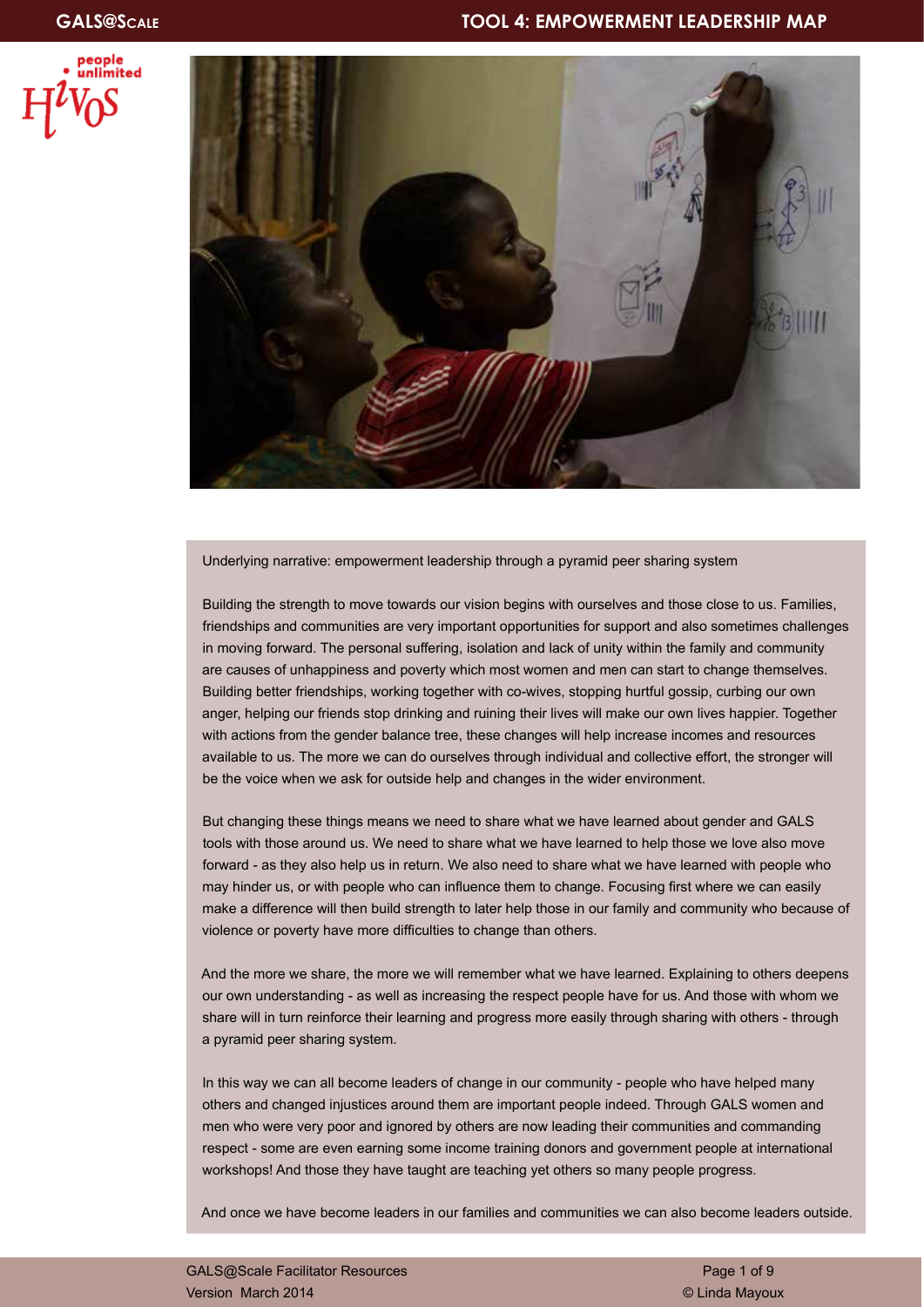

### **Aims of the Empowerment Leadership Map**

The empowerment leadership map is the link between the individual and collective change process. The analysis forms the basis for voluntary pyramid peer upscaling motivated by 'enlightened self-interest' leadership development. The aim is not only that the champions should share with others. But that those with whom they share will in turn share with yet other people so that the messages and methodology are disseminated exponentially to form a movement.

Unlike the Gender Balance Tree which is an awareness tool that can be shared with others and quantified, the empowerment leadership map is a very detailed analysis of very sensitive personal issues. At a later stage, once trust and appropriate support services are in place, the individual maps can be the basis for detailed analysis of emotional, economic and power relationships within families and communities, including analysis of patterns of violence.

#### BUT AT THIS STAGE THE INDIVIDUAL MAPS MUST BE CONFIDENTIAL. ENSURE THAT SHARING SENSITIVE INFORMATION DOES NOT MAKE PEOPLE VULNERABLE.

If participants feel safe, many important issues will emerge of themselves in ways which help participants. But participants must decide for themselves what they want to share with their group or in plenaries - or their analyses will not be deep enough to be useful. Only the peer sharing commitments are quantified at this stage.

#### **Aims for participants**

- analyse personal and institutional relationships that present opportunities for change including relations between co-wives, within joint families, relations with natal families and power relations between men within families and sources of peer pressure.
- identify challenges in personal and institutional relationships that need to be addressed in order to achieve thre vision.
- highlight the importance of pyramid peer sharing of the GALS learnings and methodology in helping people to move forward
- establish a culture and strategies for leadership, peer sharing and upscaling of the gender messages and methodologies
- develop more advanced analytical and diagramming skills using distance, colour, different types of lines and directions.

#### **Aims for organisations**

- deepen understanding of different household compositions from the gender balance tree relations between co-wives, within joint families, relations with natal families and power relations between men within families
- sensitise staff in organisations to the many facets of interpersonal emotional and power relationships, including the incidence of violence
- provide greater understanding of economic and power relationships within communities and institutions
- identify possibilities for leadership development from among the very poor and establish a culture and strategies for pyramid peer sharing and upscaling of the gender messages and methodologies not just for communities but also staff.

**Videos on the empowerment leadership map and peer sharing can be found on the wemanresources website video link page.**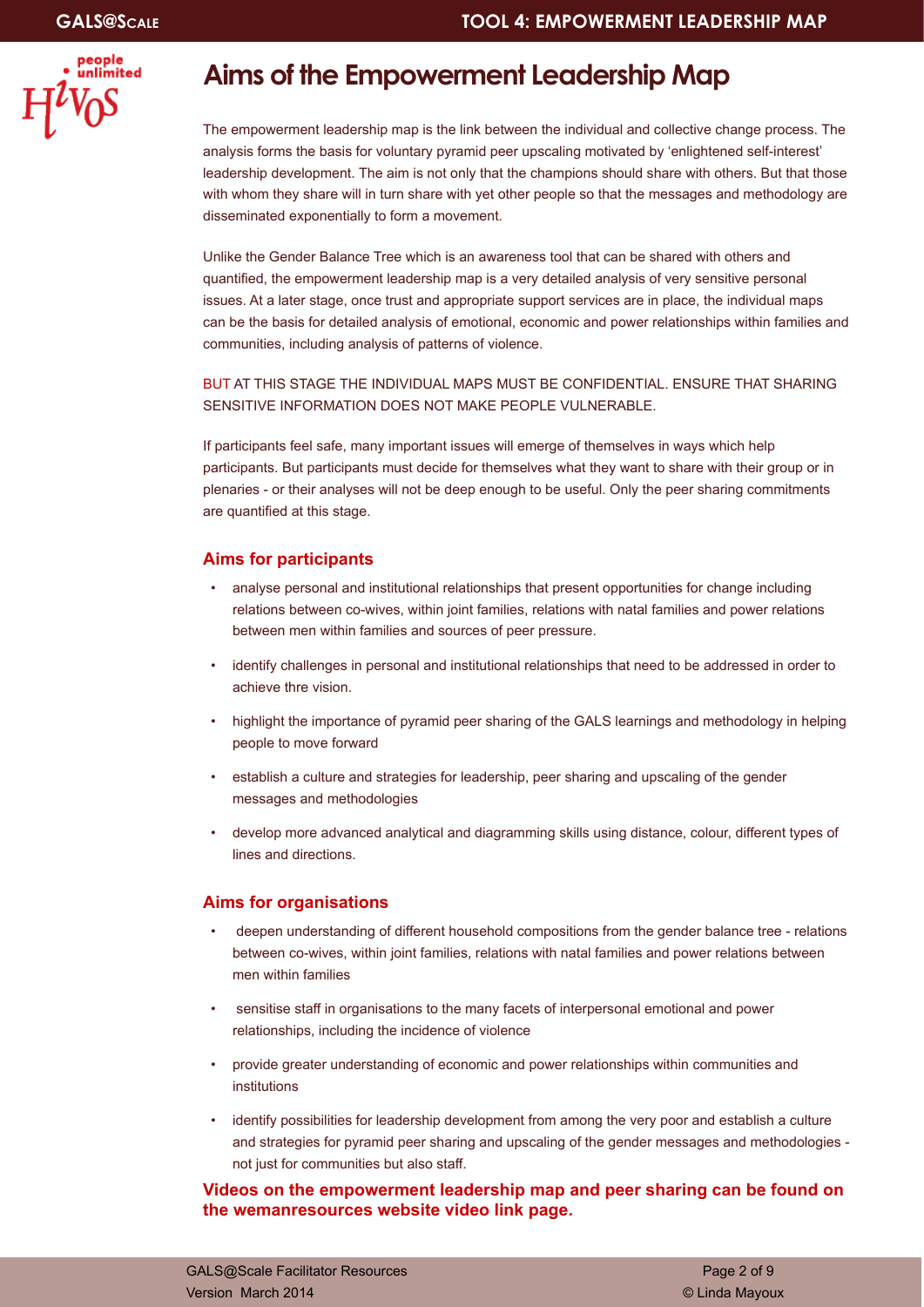### **GALS@Scale TOOL 4: EMPOWERMENT LEADERSHIP MAP**





Top: collective empowerment leadership map from Bukonzo Joint Uganda Bottom: collective empowerment leadership map from BAIR, Rwands.

The pictorial quantification shows voluntary peer upscaling in many hundreds from participants in the family, friendship networks, schools and groups over about 1 year.

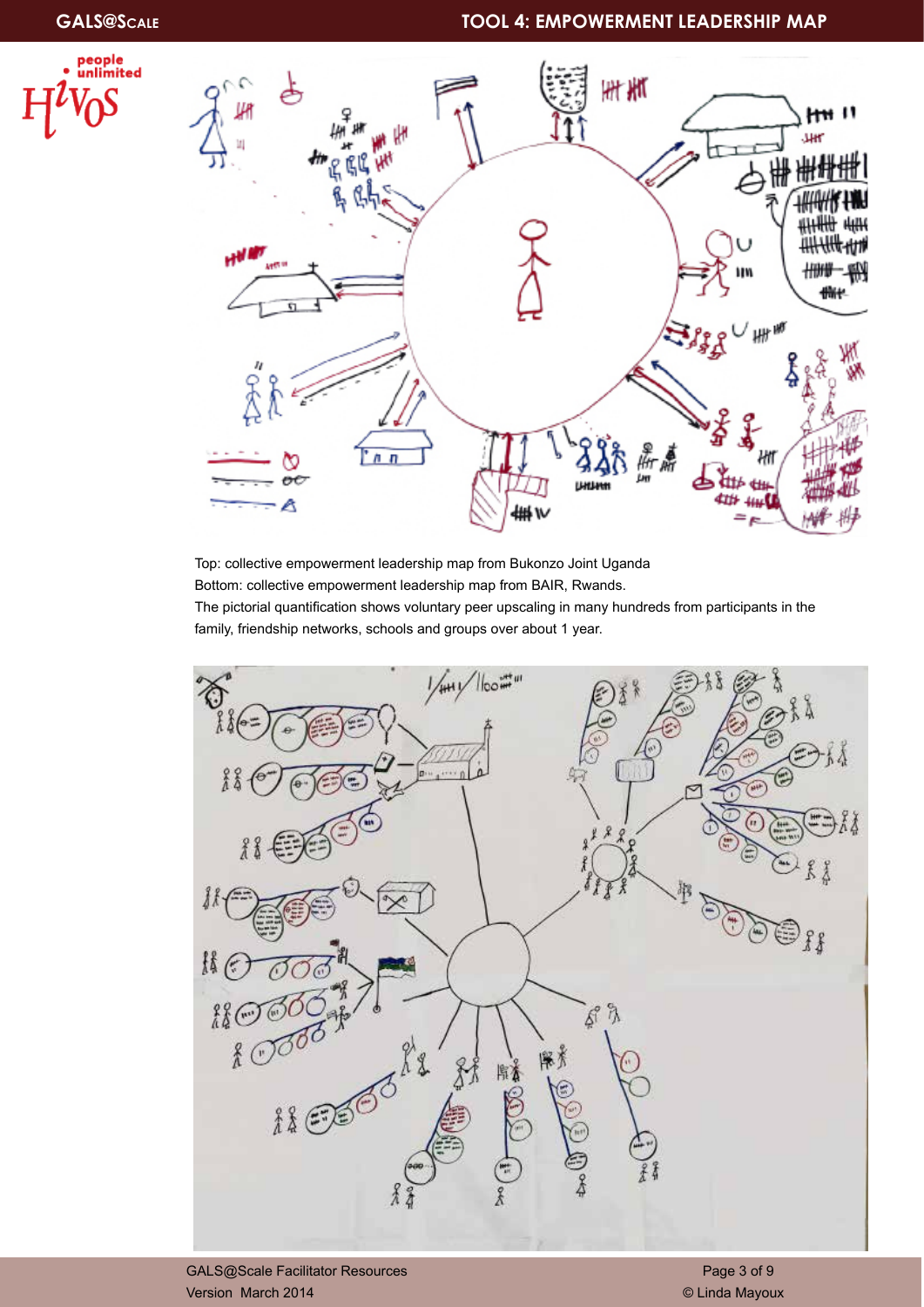

### **Participant Diary Basic Steps**

#### **Step 1: Who am I?**

First draw yourself in the centre of the sheet of paper. Are you happy or sad, confident or frightened, healthy or sick, educated or not, never had the opportunity to attend school, what work do you do?

#### **Step 2: Who is important in my life?**

Then draw around you the different people and institutions who are 'important' in your life; working outwards from the centre, putting those who are most important closest to you. 'important people' are not necessarily only your immediate household or even the wider family. It could include eg banks, or even the president.

Put men in one colour, women in another. Make sure you draw them in different colours, shapes, sizes etc so you can recognise them later.

#### **Step 3 Why are they important?**

Now map the social/emotional relationships, economic and power relationships as arrows radiating from or to yourself, or between other people on you map. Use different colour lines and symbols for:

a) social/emotional relationships (red): Who do I feel closest to? Who do I love most, and who loves me?

b) economic relationships (green): Who has money and resources - and do they give them to me? Or do I give to them?

c) power relationships (blue or black): Who has most power? Am I frightened of them?

Think about direction of the arrow and strength of the relationship - stronger relationships should be a thicker line. Weak relationships a thin or dotted line.

#### **Step 4 What can I change?**

a) what do I like and want more of?

What are the 5 things you really like about their situation? What do you want to increase? Mark these with 1-3 smiley faces.

b) what do I want to change?

What are the 5 things you really don't like about your situation? What do you want to change? Mark these with 1-3 sad faces.

#### **Step 5 How can I change it?**

a) who do I want to help?

b) who do I need to change?

Put a sign for teaching/or a particular tool next to 3-5 people you want to help and 3-5 people you want to change in the next 3 months, and select at least 2 of these to share with immediately on your return home from this workshop, or at least within 1 week.

Remember : When you share, you should also ask them to share with others.

GALS@Scale Facilitator Resources **Page 4 of 9** and 2001 12 and 2008 12 and 2008 12 and 2008 12 and 2008 12 and 20 Version March 2014 © Linda Mayoux









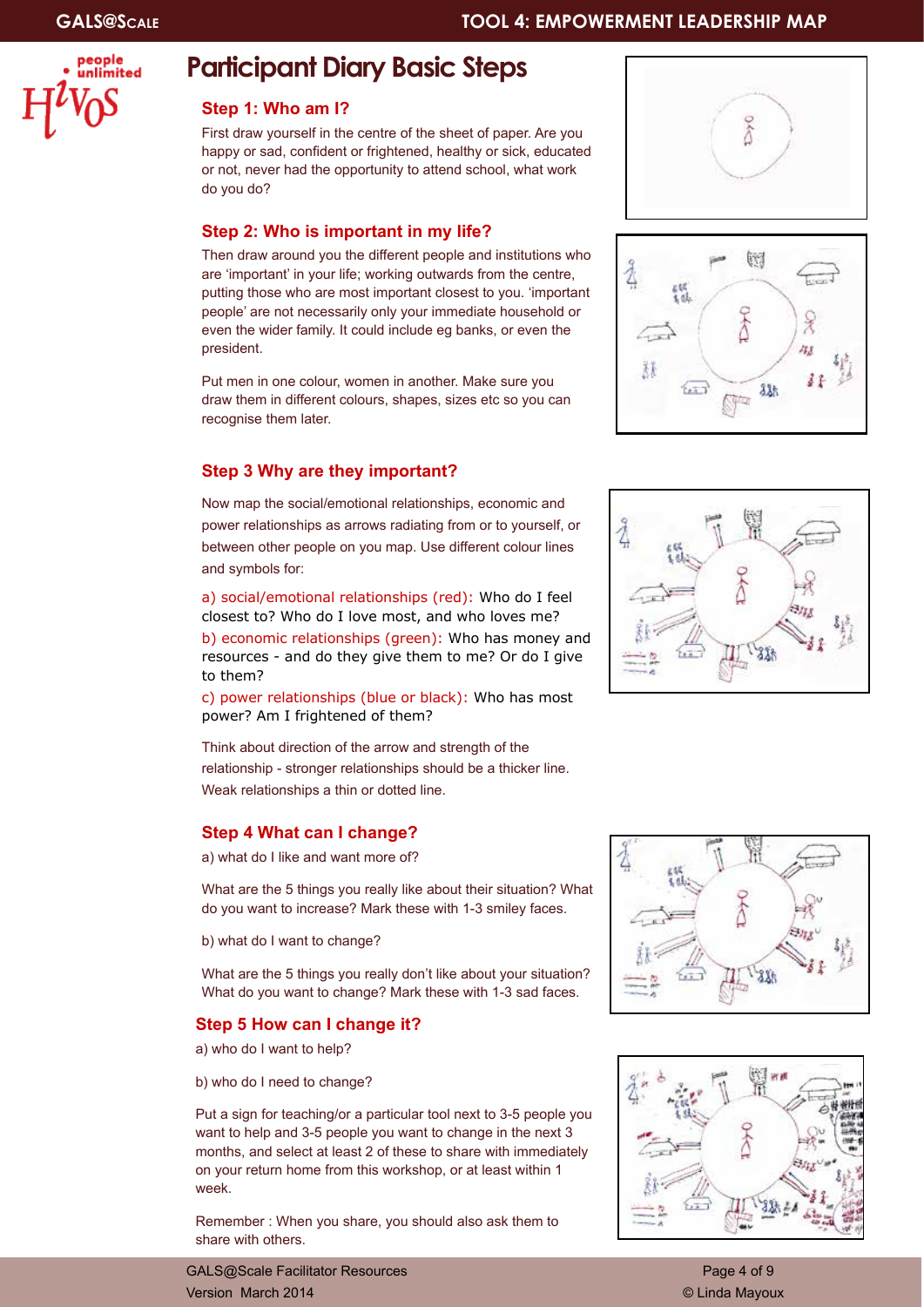

## **Facilitation Overview**

| Participant<br>preparation    | Bring your notebook diary and your four coloured pens                                                                                                                                                                                                                                                                                                                                                                                                                                                                                                                                                                                                                                                                 |
|-------------------------------|-----------------------------------------------------------------------------------------------------------------------------------------------------------------------------------------------------------------------------------------------------------------------------------------------------------------------------------------------------------------------------------------------------------------------------------------------------------------------------------------------------------------------------------------------------------------------------------------------------------------------------------------------------------------------------------------------------------------------|
| Facilitator<br>preparation    | Familiarise yourself with the tool and draw your own Empowerment Leadership Map<br>Prepare an introductory explanation<br>Put up a blank flipchart at the front of the room for interactive presentation of the Map<br>Make sure the seating arrangements are appropriate for people to sit comfortably in<br>groups while doing individual confidential drawings. And that there are passageways<br>for people to come up and contribute from the front.<br>Think about the best composition of groups based on what you already know of the<br>relationships between participants and the confidential nature of the exercise.<br>Seat yourself to the side, not at the front. You do not hold the pen at any time. |
| Materials/<br>prepared inputs | Per participant: A4 diary or 1 flipchart and at least 3 differently coloured markers or<br>pens per participant. They could have brought these.<br>Per group: 1 flipchart put in different corners of the venue and different coloured<br>markers<br>For the plenary: 4 large flipcharts pasted at the front with the basic empowerment map<br>and key for explanation and the plenary. Different coloured markers.                                                                                                                                                                                                                                                                                                   |
| Outputs                       | 1 individual social empowerment map in notebook diary or flipchart for each<br>participant with 3-5 people to help and 3-5 people to change through peer sharing,<br>including 2 people to share with immediately or within 1 week of the workshop.<br>Steps of the map to share with others<br>Quantified collective empowerment leadership maps<br>Empowerment leadership song with flipcharts                                                                                                                                                                                                                                                                                                                      |
| Homework for<br>participants  | review and revise your empowerment leadership maps based on the discussion and<br>contributions from other participants.<br>share what you have learned with the first two people you identified and reflect on<br>what was easy and what was difficult and share this experience with your group.<br>track your own peer sharing with others and how they in turn share on your spider<br>map.<br>meet to write a song for the Empowerment Leadership Map with flipcharts for each<br>step.<br>review what you have learned so far and identify any questions you want to ask at the<br>next session.                                                                                                                |
| Homework for<br>facilitator   | Ensure the information on the collective Empowerment Leadership Map is annotated<br>and photographed. If required, put key information on an Excel sheet. Add to your<br>notes in the margin for future adaptation<br>Share the information and methodology with your colleagues.                                                                                                                                                                                                                                                                                                                                                                                                                                     |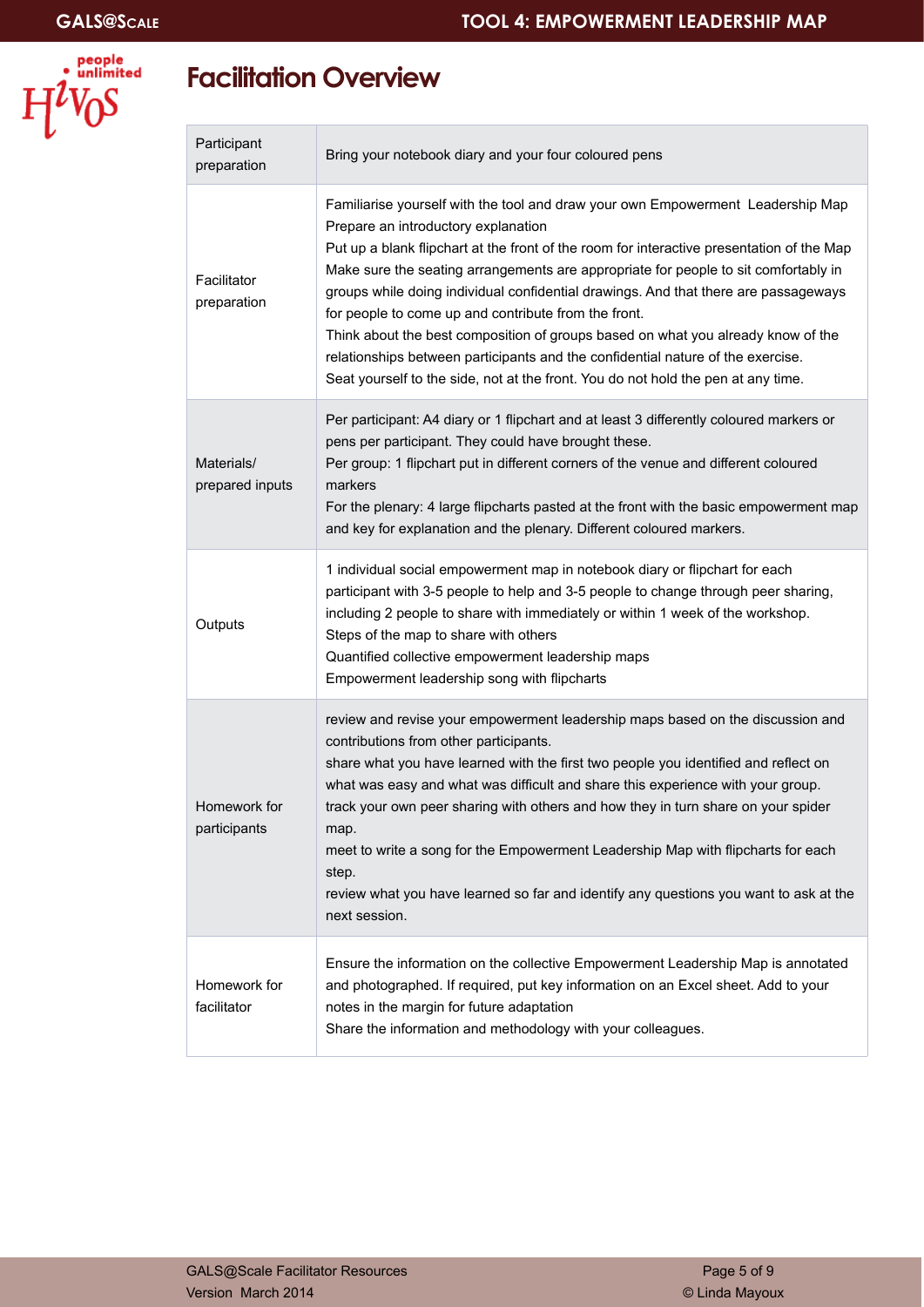

## **Facilitation Details**

| Pairwise<br><b>Discussion</b><br>20 minutes.                                             | As soon as people start to arrive the facilitator asks them to pair up with other<br>participants - preferably people they do not know well so they make new friends - to<br>recap on the homework from the Gender Balance Tree in the previous session.<br>recapitulate on the basic steps of the Gender Balance Tree and what they can<br>remember of the GBT song;<br>discuss what new action they took, and what happened?;<br>who they shared the learnings and tool with, and what was the response?<br>When everyone has arrived or the start time is reached, the pairs feedback from the<br>pairwise discussion, starting from the back and focusing on the action commitments.<br>Participants sing the Gender Balance Tree song as an energiser.<br>The facilitator then explains the purpose of the Empowerment Leadership Map,<br>adapting the narrative above to the participant context. |
|------------------------------------------------------------------------------------------|---------------------------------------------------------------------------------------------------------------------------------------------------------------------------------------------------------------------------------------------------------------------------------------------------------------------------------------------------------------------------------------------------------------------------------------------------------------------------------------------------------------------------------------------------------------------------------------------------------------------------------------------------------------------------------------------------------------------------------------------------------------------------------------------------------------------------------------------------------------------------------------------------------|
| Individual analysis<br><b>Participants Diaries</b><br>Steps 1-5<br>40 minutes.           | Women and men draw individually but again it is good for them to sit in single sex<br>groups according to marital status. Groups might be:<br>Married in nuclear family; • Married in polygamous family; •<br>Single<br>Single never married;<br>Widowed<br>divorced:•<br>But make sure/observe whether it is OK if people from the same household are in<br>the same group eg co-wives, and adjust if necessary.<br>Then go through the participant instructions for the Social Empowerment Map<br>interactively step by step, inviting people to give examples on the flipchart at the<br>front as the others draw in individual notebook diaries. But it is particularly important<br>in this activity that all stages are completely confidential, and people do not look at<br>each other's drawings. What people wish to discuss in the group is up to them.                                      |
| (Optional)<br>Group sharing and<br>quantification in<br>single sex groups<br>30 minutes. | Use an energiser to re-organise the groups if necessary. Each group then discusses<br>their maps and draws a collective group 'Empowerment Leadership Map' showing<br>the different types of people the participants want to help or change through sharing<br>the methodology and institutions they can work with. With quantification of how<br>many people they think they can reach. Participants can also add to their own maps<br>if they get new ideas from others.                                                                                                                                                                                                                                                                                                                                                                                                                              |
| <b>Bringing It</b><br>Together:<br>Quantification<br>of action<br>commitments<br>1 hour  | Each group presents their Empowerment Leadership map. The facilitator should<br>ask the groups to present starting with the group which has identified the least and<br>ending with the group which has shown most initiative. As they are doing this one<br>person from each group draws on a large cololective map at the front of the hall (see<br>the examples from Bukonzo Joint and Rwanda above and process in the video)<br>As this is going on people can also add to what they have put on their own social<br>empowerment maps.                                                                                                                                                                                                                                                                                                                                                              |
| Facilitator Wrap Up<br>and spider<br>leadership tracking<br>diagram<br>20 minutes        | The facilitator gives a brief wrap up<br>make sure everyone has the steps in the Manual Section at the back of their Diaries<br>introduce the 'spider map' to track leadership and pyramid peer sharing - ie as<br>people share with others, those others should share with yet others and so on (see<br>next page).<br>If appropriate introduce whatever plan has been decided by the organisation on<br>incentive and certification plans for community trainers.<br>Explain the Homework as above - and that the next session will revisit all the tools,<br>so they should have any questions ready.                                                                                                                                                                                                                                                                                                |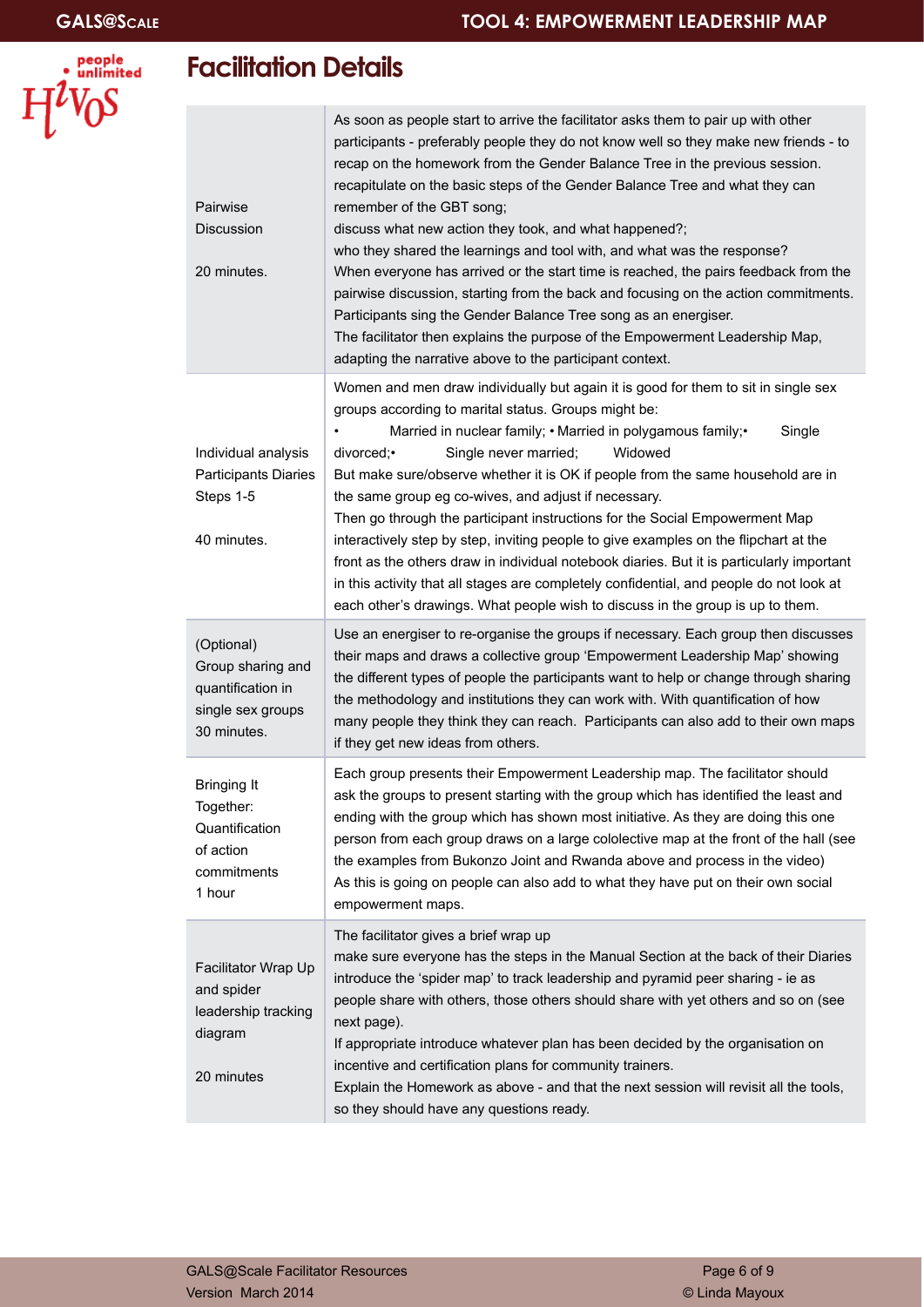

## **Pyramid peer sharing and Leadership Tracking Spider Map**

Each champion is a catalyst for an exponential process - they are not expected to reach everyone directly and burn themselves out. But to develop the leadership capacity in turn of those they share with.

In terms of selection of people for initial peer sharing, it is generally better for participants to start with identifying the 'easy people' - people they think will change quickly. The more people they can get to change quickly the more self-confidence they will gain, and the stronger the collective voice will be to have greater impact without overburdenning themselves. At the same time, actively encouraging collaboration in place of conflict is also a key role for the facilitator. For example, women often put co-wives very far from themselves (if they are on the map at all) and it is important that the facilitator invite participants to question this, and ask women who have good relations with co-wives to speak. Some people have also noted a problem of theft by neighbours and made commitments to sharing the tools with them so they do not need to steal. In New Home, one 16 year old girl even decided she needed to go to the LC3 to get support in stopping men drinking and taking her father to drink (See video on Masika Elizabeth's Road Journey). Many people make commitments to sharing with more disadvantaged members of the community, but it is important here that they share information without patronising, and realise this maybe a long and at time discouraging process.

A key concept to reinforce in this session is the 'pyramid' peer sharing whereby each champion becomes the centre of a process of 'pyramid marketing' or 'going viral' for exponential growth. Even on a conservative estimate of 1 champion to 5 people reached in their immediate family, if each of these people also reaches 3 people, those 3 people another 3 and so on, then from the same amount of champion effort one can have for example:

- Month 1: 1 to 5 to 15
- Month 2:15 to 45
- Month 3: 45 to 135

If reach more people in the first round through for example sharing in savings and credit groups, church groups or schools, then with the same process of on-sharing, the numbers directly and indirectly reached by each champion can be even greater.

In order for this to happen:

- Champions much each have the steps of each tool clear in the back of their notebook diaries. It is important thay they understand that it is these generic tools they share with others, not their own personal diagrams. It is important that everyone they share with thinks through their own analysis, and does not simply copy what the champions have put. These people in turn need to have the generic steps at the back of their notebooks and so on. So that the tools remain constant as the methodology spreads. Only once people have their own diagrams should champions share their own.
- Champions should understand clearly the pyramid peer sharing concept and pass it on as they share the methodology. This pyramid peer sharing should be an integral part of the Empowerment Leadership song and maybe also have a song to itself.
- People should have this spider diagram at the back of their notebooks (see diagram on next page) on the page opposite the steps for the Empowerment Leadership Map. They should also track their own process in their diaries - maybe being given a flipchart as their webs grow too large for A4.

These spider maps should be shared at group meetings to brainstorm on further ways of upscaling the methodology withing champion networks, and also on ways of persuading the 'black withered fruits'.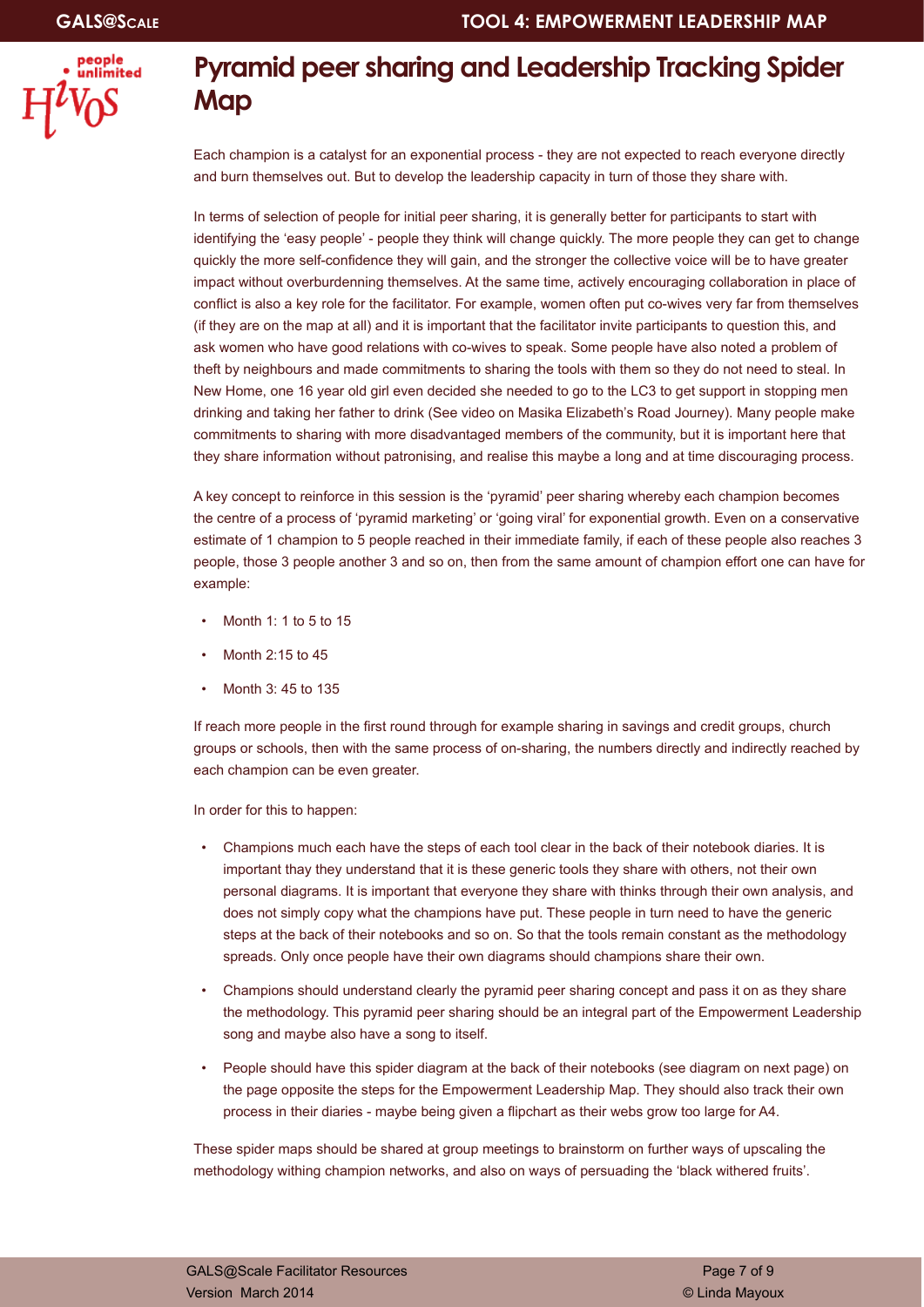### **GALS@Scale TOOL 4: EMPOWERMENT LEADERSHIP MAP**





Leadership Tracking Spider Map



Individual leadership tracking third tier on social leadership map - ringing achievements in red

GALS@Scale Facilitator Resources and Contract Contract Contract Contract Page 8 of 9 Version March 2014 © Linda Mayoux